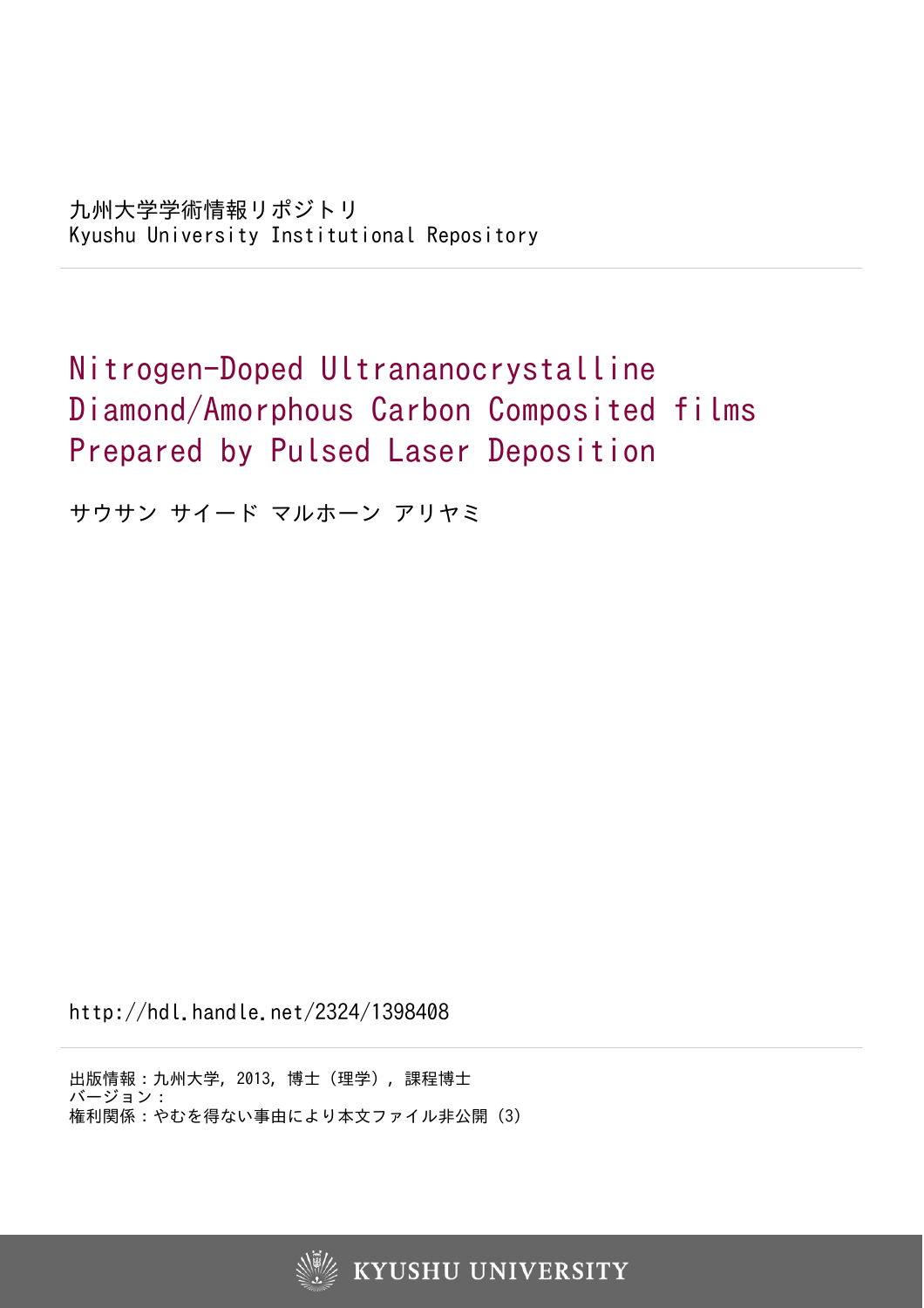氏 名: Sausan Said Marhoon Al-Riyami

(サウサン サイード マルホーン アリヤミ)

論文題名:Nitrogen-Doped Ultrananocrystalline Diamond/Amorphous Carbon Composited films Prepared by Pulsed Laser Deposition

(レーザーアブレーション法による窒素ドープ超ナノ微結晶ダイヤモンド/アモルファ スカーボン混相膜の作製とその構造と電気特性)

区 分:甲

論 文 内 容 の 要 旨

Over the last two decades ultrananocrystalline diamond (UNCD)/hydrogenated amorphous (a-C:H) composite (UNCD/a-C:H) films, which are comprised of UNCD crystallites with diameter less than 10 nm and an a-C:H matrix, received much attention due to its unique electrical and mechanical properties. The preparation has mainly been conducted by chemical vapor deposition (CVD). While n-type conduction is extremely difficult to be formed for poly- and single-crystalline diamond, a few group has reported that nitrogen can acts as a candidate dopant for forming n-type UNCD/a-C:H. Several years ago, our laboratory succeeded in forming undoped and p-type boron-doped UNCD/a-C:H films by pulsed laser deposition (PLD). Hitherto, there have not been any research employing PLD for depositing nitrogen-doped UNCD/a-C:H films.

The main aim of this study is to prepare n-type ultrananocrystalline diamond (UNCD)/amorphous carbon (a-C) composite (UNCD/a-C) films in hydrogen and nitrogen mixed gas atmospheres using pulsed laser deposition for the first time to our knowledge in the research field of diamond. The production of n-type conduction accompanied by an enhancement in the electrical conductivity with increasing nitrogen content and their relation with the chemical bonding structure of films were studied in details. Since PLD makes possible the growth of nitrogenated films even in atmospheres excluding hydrogen, the incorporation effects of not only nitrogen atoms but also hydrogen atoms on the chemical bonding structure and electrical properties were widely discussed. Furthermore, the effects of nitrogenation on an improvement in the adhesion between films and metal substrates were studied and it was found that the enhanced adhesion is owing to  $sp<sup>2</sup>$  bonds formed by nitrogenation. Finally, heterojunction diodes comprising nitrogen-doped UNCD/a-C:H films and p-type silicon substrates were electrically evaluated as diodes. They exhibit a typical rectifying action and the results represent that the nitrogen-doped films act as an n-type semiconductor.

The above-mentioned results are discussed in several chapters as follows:

**Chapter 1** overviews the background of researches on UNCD/a-C:H films. In particular, previous research results on the formation of n-type UNCD/a-C:H film by the incorporation of nitrogen atoms